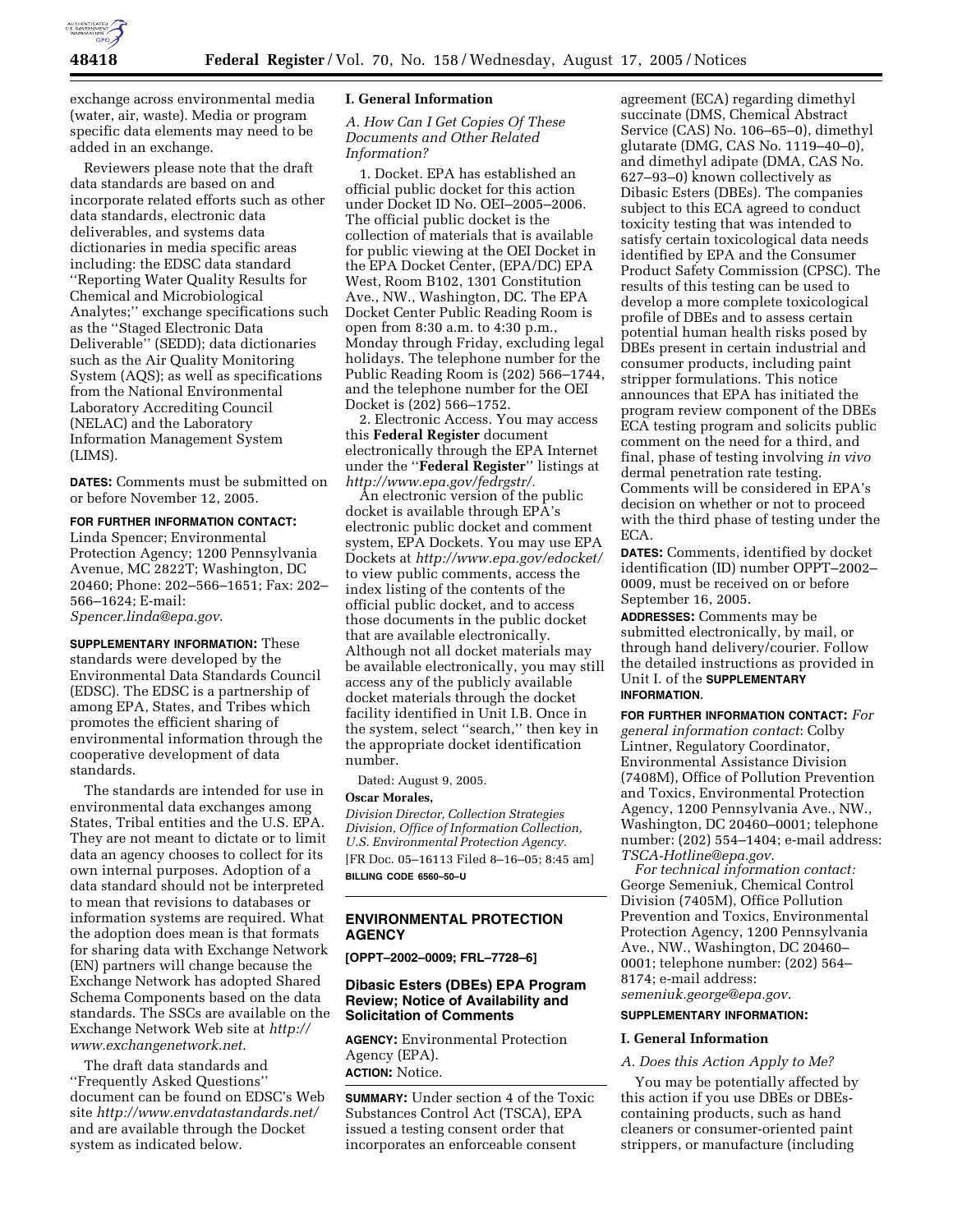import), process, or distribute such products in commerce. Other interested parties may also include persons who are or may be required to conduct testing of chemical substances under TSCA. Potentially affected entities may include, but are not limited to:

• Manufacturers of artificial synthetic fibers and filaments (NAICS 3252), e.g., manufacturers of nylon.

• Manufacturers of paint removal products (NAICS 325510), e.g., formulators of consumer paint strippers.

• Manufacturers of soap and cleaning compounds (NAICS 32561), e.g., formulators of DBEs-containing hand cleaners.

This listing is not intended to be exhaustive, but rather provides a guide for readers regarding entities likely to be affected by this action. Other types of entities not listed in this unit could also be affected. The North American Industrial Classification System (NAICS) codes have been provided to assist you and others in determining whether this action might apply to certain entities. If you have any questions regarding the applicability of this action to a particular entity, consult the technical person listed under **FOR FURTHER INFORMATION CONTACT**.

## *B. How Can I Get Copies of this Document and Other Related Information?*

1. *Docket*. EPA has established an official public docket for this action under docket ID number OPPT–2002– 0009. The official public docket consists of the documents specifically referenced in this action, any public comments received, and other information related to this action. Although a part of the official docket, the public docket does not include Confidential Business Information (CBI) or other information whose disclosure is restricted by statute. The official public docket is the collection of materials that is available for public viewing at the EPA Docket Center, Rm. B102-Reading Room, EPA West, 1301 Constitution Ave., NW., Washington, DC. The EPA Docket Center is open from 8:30 a.m. to 4:30 p.m., Monday through Friday, excluding legal holidays. The EPA Docket Center Reading Room telephone number is (202) 566–1744 and the telephone number for the OPPT Docket, which is located in EPA Docket Center, is (202) 566–0280.

2. *Electronic access*. You may access this **Federal Register** document electronically through the EPA Internet under the ''**Federal Register**'' listings at *http://www.epa.gov/fedrgstr/*.

An electronic version of the public docket is available through EPA's

electronic public docket and comment system, EPA Dockets. You may use EPA Dockets at *http://www.epa.gov/edocket/* to submit or view public comments, access the index listing of the contents of the official public docket, and to access those documents in the public docket that are available electronically. Although not all docket materials may be available electronically, you may still access any of the publicly available docket materials through the docket facility identified in Unit I.B.1. Once in the system, select ''search,'' then key in the appropriate docket ID number.

Certain types of information will not be placed in the EPA Dockets. Information claimed as CBI and other information whose disclosure is restricted by statute, which is not included in the official public docket, will not be available for public viewing in EPA's electronic public docket. EPA's policy is that copyrighted material will not be placed in EPA's electronic public docket but will be available only in printed, paper form in the official public docket. To the extent feasible, publicly available docket materials will be made available in EPA's electronic public docket. When a document is selected from the index list in EPA Dockets, the system will identify whether the document is available for viewing in EPA's electronic public docket. Although not all docket materials may be available electronically, you may still access any of the publicly available docket materials through the docket facility identified in Unit I.B.1. EPA intends to work towards providing electronic access to all of the publicly available docket materials through EPA's electronic public docket.

For public commenters, it is important to note that EPA's policy is that public comments, whether submitted electronically or in paper, will be made available for public viewing in EPA's electronic public docket as EPA receives them and without change, unless the comment contains copyrighted material, CBI, or other information whose disclosure is restricted by statute. When EPA identifies a comment containing copyrighted material, EPA will provide a reference to that material in the version of the comment that is placed in EPA's electronic public docket. The entire printed comment, including the copyrighted material, will be available in the public docket.

Public comments submitted on computer disks that are mailed or delivered to the docket will be transferred to EPA's electronic public docket. Public comments that are mailed or delivered to the docket will be

scanned and placed in EPA's electronic public docket. Where practical, physical objects will be photographed, and the photograph will be placed in EPA's electronic public docket along with a brief description written by the docket staff.

# *C. How and To Whom Do I Submit Comments?*

You may submit comments electronically, by mail, or through hand delivery/courier. To ensure proper receipt by EPA, identify the appropriate docket ID number in the subject line on the first page of your comment. Please ensure that your comments are submitted within the specified comment period. Comments received after the close of the comment period will be marked ''late.'' EPA is not required to consider these late comments. If you wish to submit CBI or information that is otherwise protected by statute, please follow the instructions in Unit I.D. Do not use EPA Dockets or e-mail to submit CBI or information protected by statute.

1. *Electronically*. If you submit an electronic comment as prescribed in this unit, EPA recommends that you include your name, mailing address, and an email address or other contact information in the body of your comment. Also include this contact information on the outside of any disk or CD ROM you submit, and in any cover letter accompanying the disk or CD ROM. This ensures that you can be identified as the submitter of the comment and allows EPA to contact you in case EPA cannot read your comment due to technical difficulties or needs further information on the substance of your comment. EPA's policy is that EPA will not edit your comment, and any identifying or contact information provided in the body of a comment will be included as part of the comment that is placed in the official public docket, and made available in EPA's electronic public docket. If EPA cannot read your comment due to technical difficulties and cannot contact you for clarification, EPA may not be able to consider your comment.

i. *EPA Dockets*. Your use of EPA's electronic public docket to submit comments to EPA electronically is EPA's preferred method for receiving comments. Go directly to EPA Dockets at *http://www.epa.gov/edocket/,* and follow the online instructions for submitting comments. Once in the system, select ''search,'' and then key in docket ID number OPPT–2002–0009. The system is an ''anonymous access'' system, which means EPA will not know your identity, e-mail address, or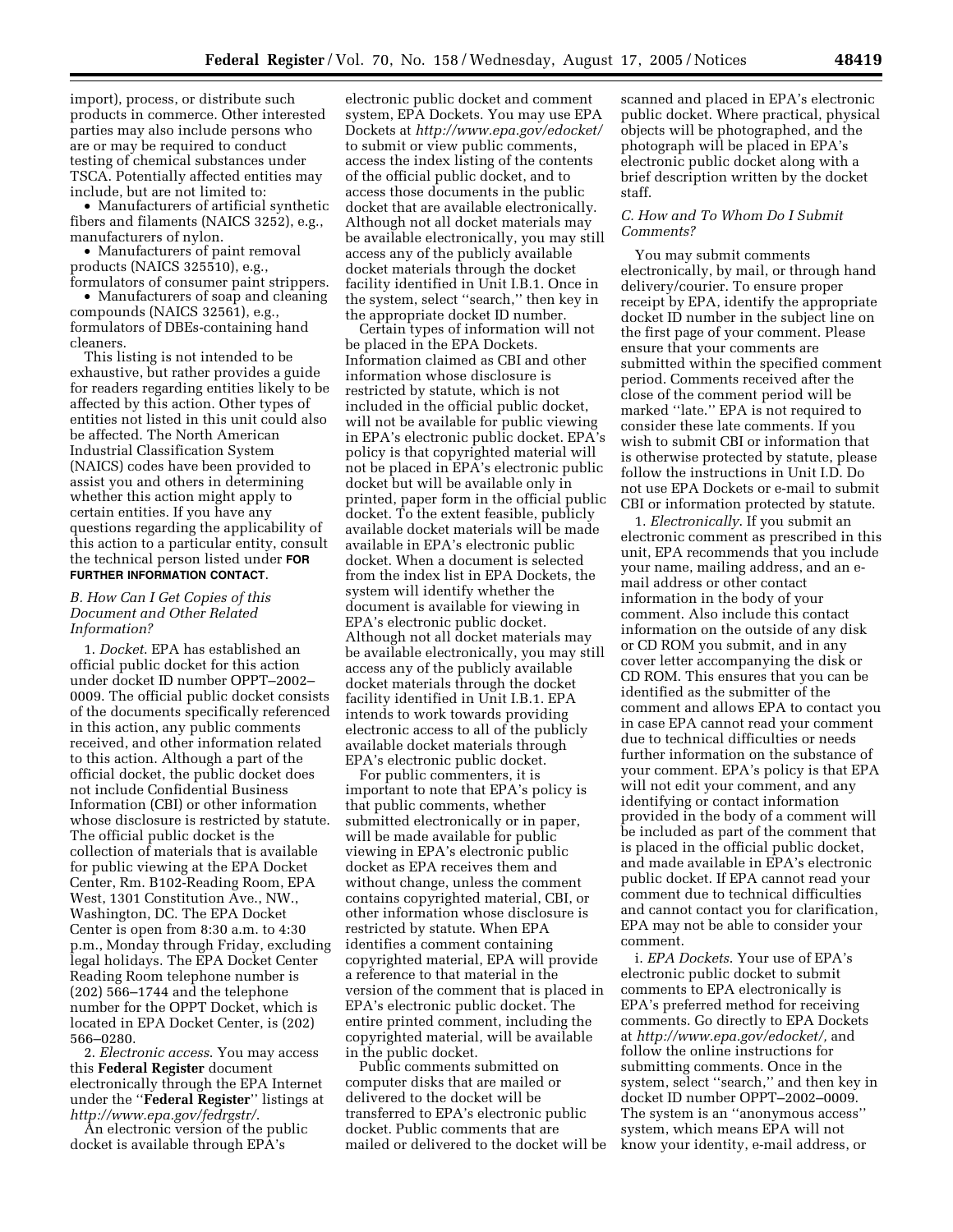other contact information unless you provide it in the body of your comment.

ii. *E-mail*. Comments may be sent by e-mail to *oppt.ncic@epa.gov*, Attention: Docket ID Number OPPT–2002–0009. In contrast to EPA's electronic public docket, EPA's e-mail system is not an ''anonymous access'' system. If you send an e-mail comment directly to the docket without going through EPA's electronic public docket, EPA's e-mail system automatically captures your email address. E-mail addresses that are automatically captured by EPA's e-mail system are included as part of the comment that is placed in the official public docket, and made available in EPA's electronic public docket.

iii. *Disk or CD ROM*. You may submit comments on a disk or CD ROM that you mail to the mailing address identified in Unit I.C.2. These electronic submissions will be accepted in WordPerfect or ASCII file format. Avoid the use of special characters and any form of encryption.

2. *By mail*. Send your comments to: Document Control Office (7407M), Office of Pollution Prevention and Toxics (OPPT), Environmental Protection Agency, 1200 Pennsylvania Ave., NW., Washington, DC 20460– 0001.

3. *By hand delivery or courier*. Deliver your comments to: OPPT Document Control Office (DCO) in EPA East Bldg., Rm. 6428, 1201 Constitution Ave., NW., Washington, DC. Attention: Docket ID Number OPPT–2002–0009. The DCO is open from 8 a.m. to 4 p.m., Monday through Friday, excluding legal holidays. The telephone number for the DCO is (202) 564–8930.

## *D. How Should I Submit CBI to the Agency?*

Do not submit information that you consider to be CBI electronically through EPA's electronic public docket or by e-mail. You may claim information that you submit to EPA as CBI by marking any part or all of that information as CBI (if you submit CBI on disk or CD ROM, mark the outside of the disk or CD ROM as CBI and then identify electronically within the disk or CD ROM the specific information that is CBI). Information so marked will not be disclosed except in accordance with procedures set forth in 40 CFR part 2.

In addition to one complete version of the comment that includes any information claimed as CBI, a copy of the comment that does not contain the information claimed as CBI must be submitted for inclusion in the public docket and EPA's electronic public docket. If you submit the copy that does not contain CBI on disk or CD ROM,

mark the outside of the disk or CD ROM clearly that it does not contain CBI. Information not marked as CBI will be included in the public docket and EPA's electronic public docket without prior notice. If you have any questions about CBI or the procedures for claiming CBI, please consult the technical person listed under **FOR FURTHER INFORMATION CONTACT**.

## *E. What Should I Consider as I Prepare My Comments for EPA?*

We invite you to provide your views on the various options we propose, new approaches we have not considered, the potential impacts of the various options (including possible unintended consequences), and any data or information that you would like the Agency to consider during the development of the final action. You may find the following suggestions helpful for preparing your comments:

1. Explain your views as clearly as possible.

2. Describe any assumptions that you used.

3. Provide copies of any technical information and/or data you used that support your views.

4. If you estimate potential burden or costs, explain how you arrived at the estimate that you provide.

5. Provide specific examples to illustrate your concerns.

6. Offer alternative ways to improve the notice.

7. Make sure to submit your comments by the deadline in this notice.

8. To ensure proper receipt by EPA, be sure to identify the docket ID number assigned to this action in the subject line on the first page of your response. You may also provide the name, date, and **Federal Register** citation.

## **II. Background**

*A. Why are DBEs the Subject of Health Effects Testing?*

In the early 1990s, CPSC was conducting an investigation of consumer-oriented paint stripper formulations and seeking health and safety information that would permit a comparison of the risks posed by available paint stripping products. At the time, DBE-based products were being promoted in advertising and product labeling as ''safe'' alternatives to other consumer paint strippers that contained solvents, such as methylene chloride. CPSC was concerned that the limited toxicity database on DBEs would not adequately support claims regarding their safety and certain gaps in the DBEs toxicity database prevented a comparison of its risks with other paint stripper products.

To help CPSC address these data needs, EPA implemented a procedure it had previously developed under the authority of section 4 of TSCA (15 U.S.C. 2603) to obtain needed testing through the development of an ECA (See 40 CFR part 790). In a notice published in the **Federal Register** of March 22, 1995 (60 FR 15143) (FRL– 4943–6), EPA set forth its and CPSC's concerns for DBE's toxicity and exposure, indicated the type of testing that EPA and CPSC believed was needed to address data gaps, and solicited proposals from parties interested in conducting DBE toxicity testing under the terms of an ECA. In response, the Dibasic Esters Group (DBEs Group), comprised of Aceto Corporation, E.I. du Pont de Nemours and Company, and Solutia, Inc., provided EPA with a database of health effects studies that had been conducted previously on DBEs, indicated its interest in conducting additional needed health effects testing, and submitted a testing proposal<sup>1</sup>. While the DBEs Group's initial proposal did not meet the expectations of EPA and CPSC, a second proposal submitted by the DBEs Group, while not addressing all data needs initially identified by EPA and CPSC particularly with regard to a cancer bioassay and a 2-generation reproductive toxicity study, was found to constitute an adequate basis for entering into negotiation of an ECA. Following an announcement in the **Federal Register** of December 20, 1996 (61 FR 67332) (FRL–5578–9) EPA held a public meeting on January 29, 1997, in Washington, DC and began negotiation of an ECA addressing DBE toxicity testing.

## *B. What Does the DBEs ECA Require?*

The ECA and a consent order incorporating the ECA were announced in the **Federal Register** of August 5, 1999 (64 FR 42692) (FRL–6090–6). The testing program set forth in the ECA consisted of three phases. The first phase (initial base toxicity testing) focused on testing individual DBEs and DBE mixtures and included:

<sup>1</sup>On February 4, 2003, E. I. DuPont de Nemours and Company notified EPA that it had transferred its DBEs business and test sponsorship responsibilities under the ECA to DuPont Textiles and Interiors. On July 23, 2004, DuPont Textile and Interiors notified EPA that it had transferred its DBEs business and obligations under the ECA to INVISTA S.a´ r.l., a subsidiary of Koch Industries. Constituting minor modifications of the ECA, both notifications included ECA signatures pages that had been endorsed by their respective company officials.